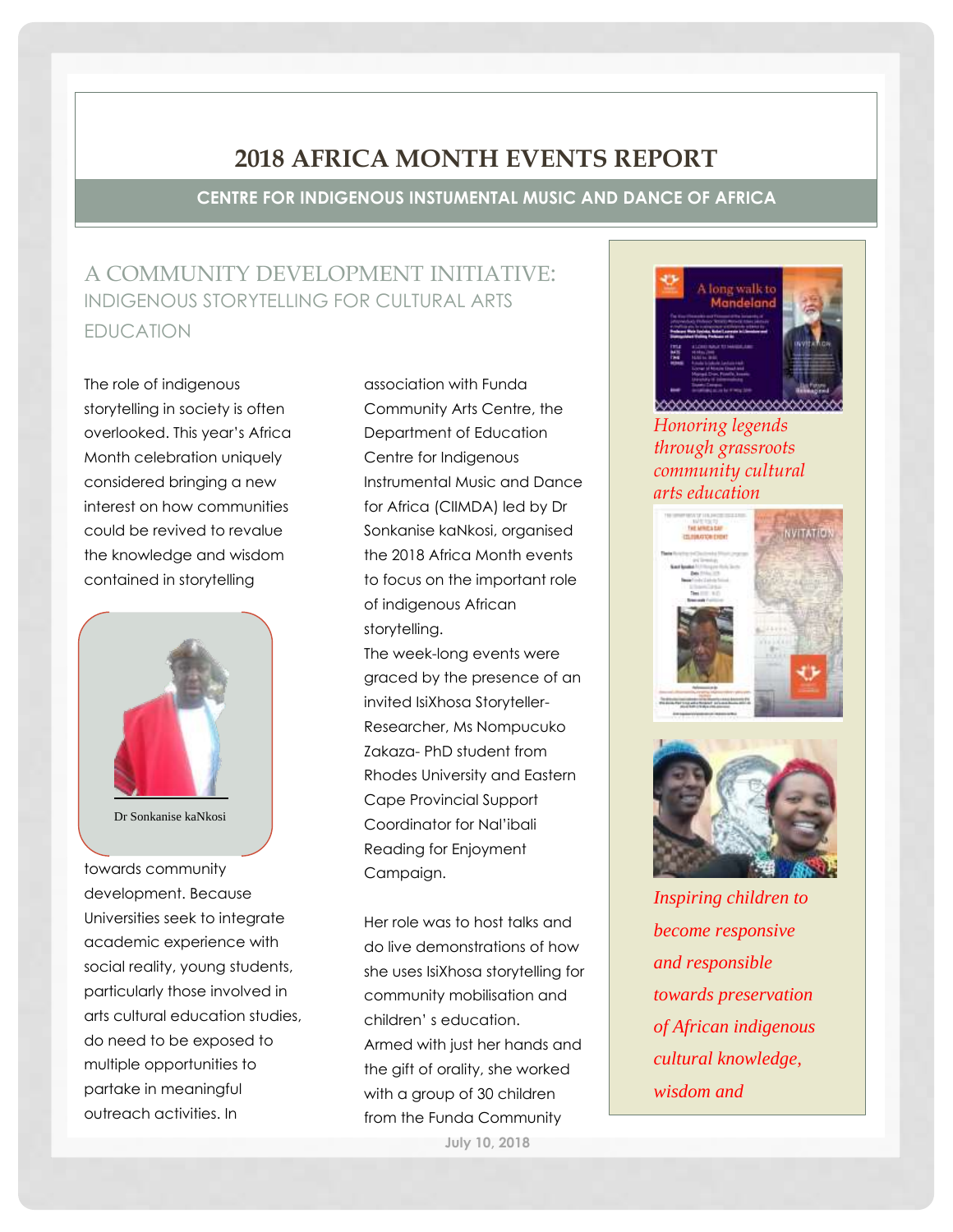College Library Reading Club which is managed by Simangaliso Sibiya and Nonkululeko Ndabezitha, who also happened to be working closely with Nal'ibali Literacy Mentors from Soweto. For the first time, these children received not just a story but a full workshop on the significance of indigenous storytelling in community and education. Furthermore, they were given opportunity to reinvent and integrate ordinary folktales into other arts genres. This resulted into children's oral, writing and creative skills being harnessed through the natural wisdom of storytelling. What was different about this experience as well was that the medium of isiXhosa language was used to inspire children of different language backgrounds to partake in the activities with pride. Language was not a barrier at all



**Storytelling for Children** After the session at Funda Community College, the visiting storyteller-researcher was invited to conduct storytelling sessions at the University of Johannesburg

Campus Funda Ujabule Primary School. This is where the language issue was clearly viewed as less of a problem when it comes to storytelling for children. Two classrooms were prepared for storytelling sessions, one being called a proper isiXhosa and the other a dominantly SeSotho class. The storyteller was not bothered with language shift, she skillfully narrated *intsomi*  kaLovane (Chameleon's folktale) from one of Mama Gcina Mhlophe's collections in her own language for both groups. Children responded very positively throughout the sessions. What made this experience unique for the children is that it was full of fun and enjoyment. There was integration of rhymes, songs and dance, which made children to have fun together with their educators while they could also recall the animals and events from the folktale with very clear minds. When asked by Dr Nkosi on how these children manage to follow a language which they are not taught in class, Ms Zakaza humorously responded by saying, "Storytelling knows no language. It is the relationship between the storyteller and her audience that creates powerful imagination and lasting involvement in the story." Storytelling aids fun in learning.

An unhappy child grasps nothing and eventually dislikes reading or even answering simple questions in class. Educators involved in this exercise were simple left with a homework to continue taking storytelling as a special way of creating an enabling environment to teaching and learning, a specific role in their departmental quality management standards. It also remined them of their duty to exploit readily available stories from their own languages, which are universally available from elders and children themselves. Understandable so, society has evolved; we have modern grandmothers who cannot even recall a single folktale from their past.



Moreover, technological advances like television and cellphone games or what's up take up a lot of time which families could utilise to enhance cultural moral communication with youth and children. In the olden days, grandmothers told us about *amazim*, *izigebenga*, *amagongqongqo*, not because they ever saw any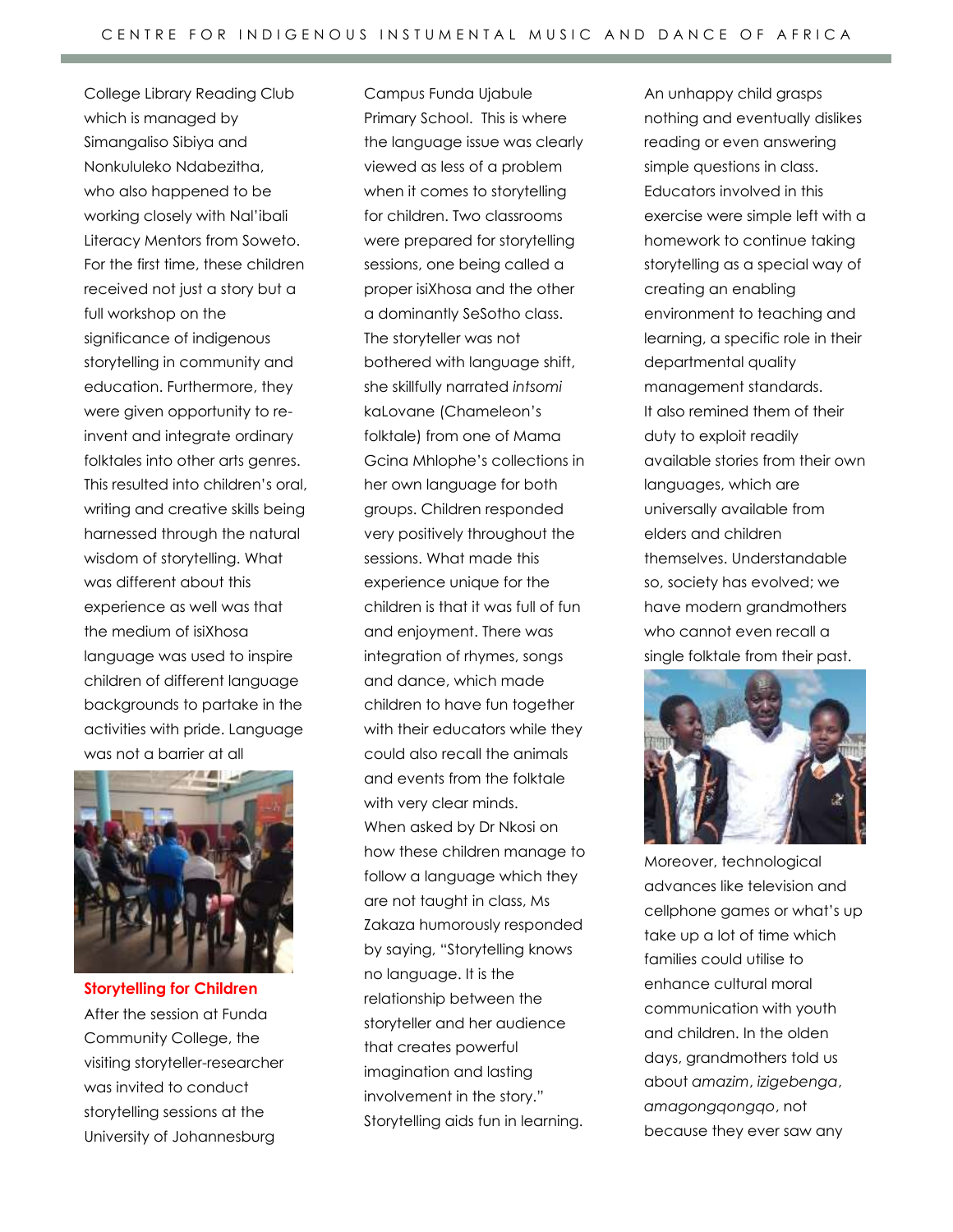like *Nomahamle*- but because of the voice of education

which reminds children about imminent dangers of life.

## **Life Line Peer Educators as Storytellers**

The final session for the visiting storyteller -researcher was at Funda Community College once more, but with a totally different audience. Simangaliso has a training and development relationship with Life Line. This is part of his mandate to infuse indigenous arts education to community youth, adults and children. As an arts curator, he said, "It does not help to look for solutions elsewhere, when we can still look within ourselves and discover ways of contributing to resolving our day to day social problems. I would like our reading club children, our partner youth and adults at the centre, to realise that by bringing you here, I am opening a gateway for the real Soweto to come out and shape our future." To this effect, Simangaliso and Dr Nkosi had organized a workshop for 40 Peer

Educators who are in a special project by the Department of Basic Education and Life Line. This was a group of young men and women, with a few adults, which displayed different emotions towards this call for a '*petty intsomi'* workshop. Some were even looking very perturbed by such a waste of their time. Skillfully taking them through a journey back to their childhood, the facilitatorstoryteller could change their mindsets within a few minutes. On asked on why they though indigenous storytelling was worth being afforded a platform in contemporary health education spaces, most them agreed that they are working with young minds which are very sensitive and particularly their role required them to have skills to deal with children suffering health

problems which cannot be dealt with anyhow. Passion for children and arts skills were cited as very useful attributes to enable children regain confidence in themselves. It was surprising to end up with a series of stories from different languages which the peer educators recalled from their childhood and re-imaged for health education purposes. Stories were written, discussed and dramatized in front of the class. Some peer educators confessed that this exercise assisted them to overcome their personal weaknesses like being shy, not understanding how to be equal to children when you work with them, use of voice, tone and gestures which help to make children at ease and many more.



*Youth in Community requires meaningful skills development on the role of indigenous cultural education in society.*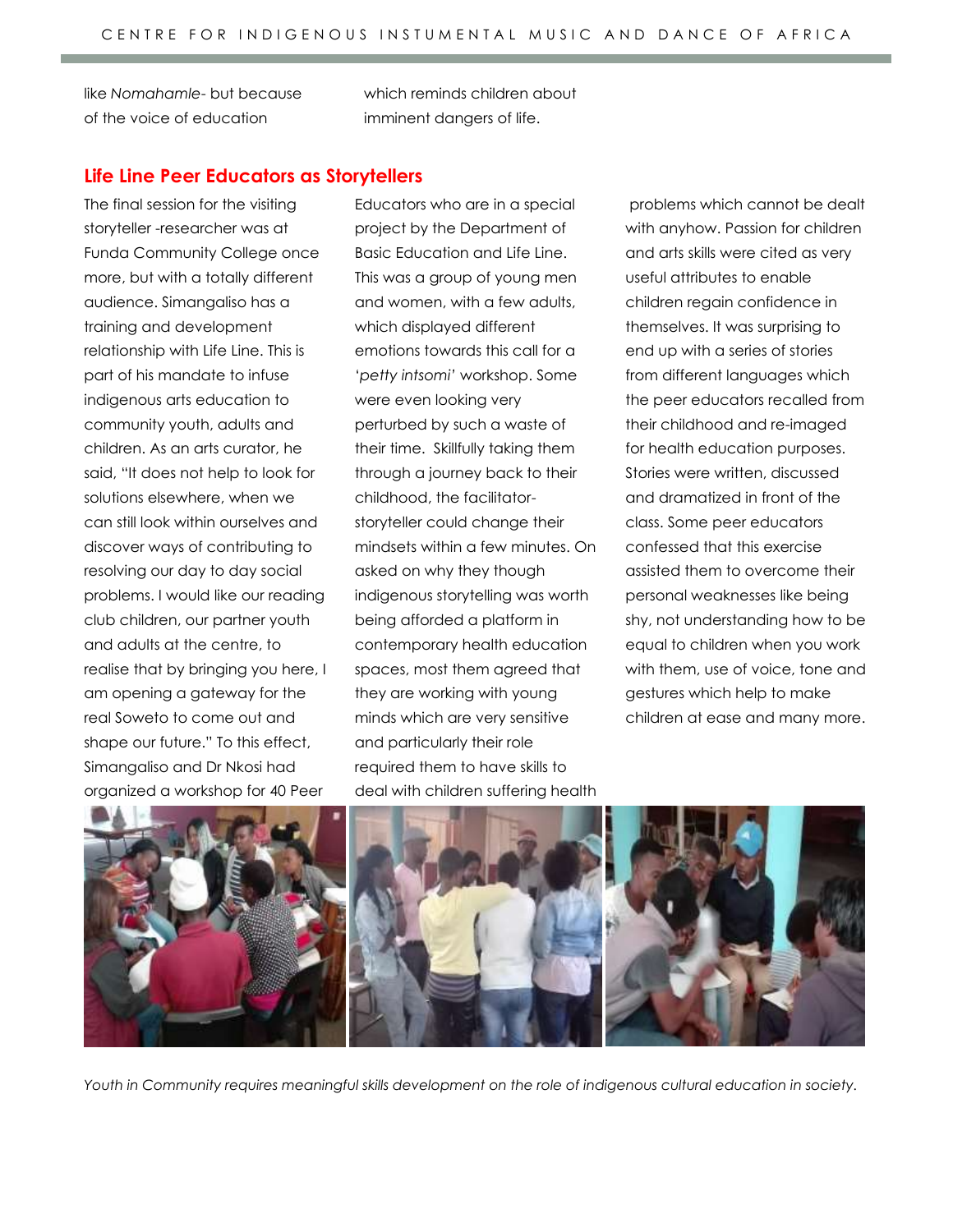The role of women storytellers in society was also emphasized through their voices and visibility in the Africa Month celebration events. This is the role, from grassroots of our society to contemporary platforms, which needs to be afforded opportunity to thrive towards recognition and nation building.



"*When women storytellers, poets, writers and publishers unite towards a common cause*"

When Artists unite towards a common cause; that of Revisiting and Decolonising African Languages and Genealogy, Africa will continue to be proud of its writers, poets, storytellers, musicians, curators, actors, percussionists and all! Attending the NWASA conference organised by Dr Lance Nawa also served as a reminder for writers and publishers to "take to pen and paper for meaningful preservation of the African languages."

Lastly, Tlale Makhene (CIIMDA drumming instructor) performed with the University of Johannesburg Vocal



Jazz Ensemble (from SWC) at the launching of the UJ Arts and Culture Jazz Weekend (Arts Centre, APK). Sonkanise ka Nkosi, Kgomotso Le roux and Sifiso Bogale (CIIMDA Musical Arts Ensemble) sealed the Africa Month week-long events with the African vibes at the UJenius 2018 event (Sanlam Auditorium, APK).

*Let the African cultural spirit prevail till we meet in the 2019 Africa Month Celebrations!*

Video links: CIIMDA Musical Arts Ensemble Performance <https://www.facebook.com/100003360871310/videos/pcb.1627296720725675/1627290040726343/?type=3&theater>

<https://www.facebook.com/100003360871310/videos/pcb.1627296720725675/1627290257392988/?type=3&theater>